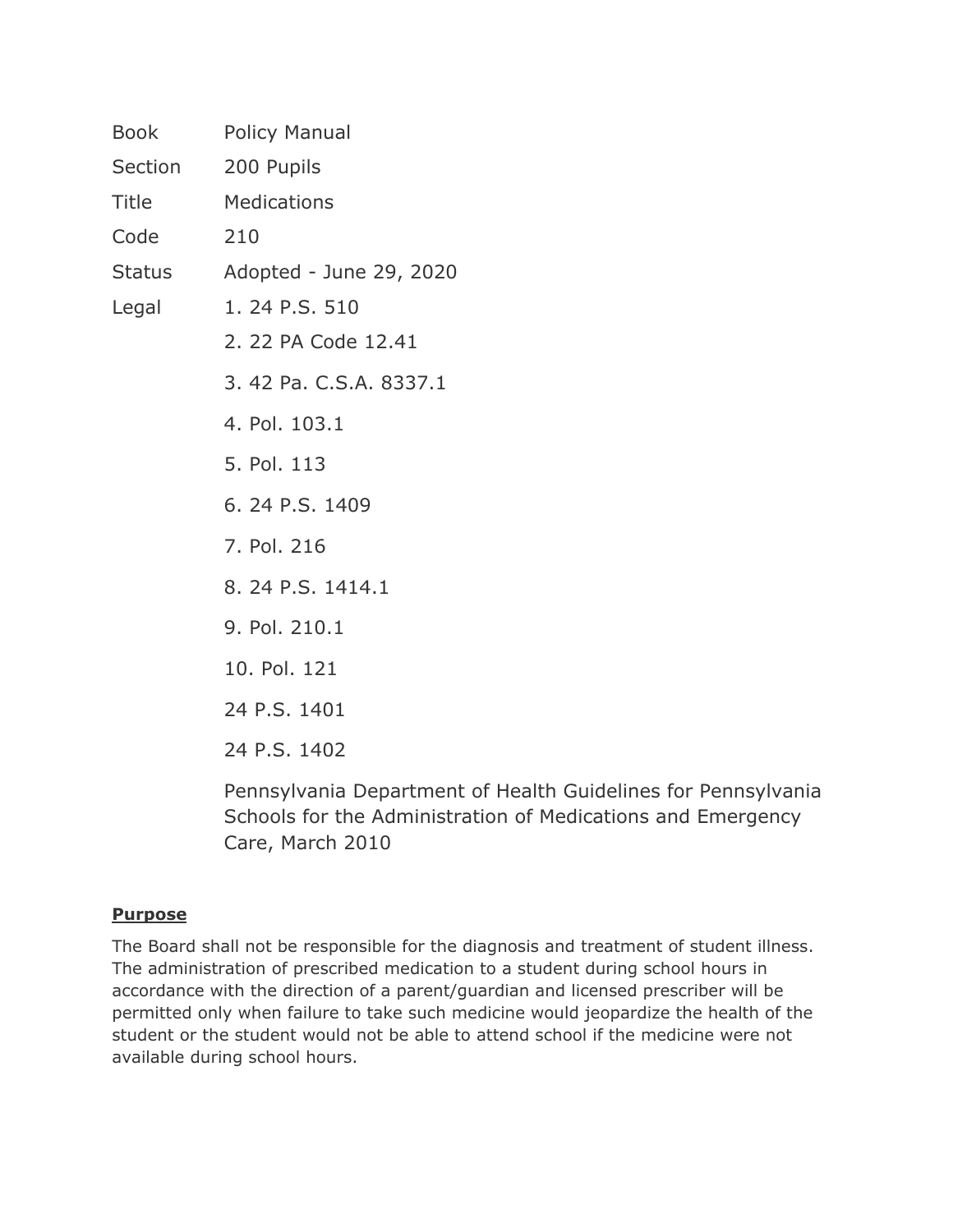### **Definitions**

For purposes of this policy, **medication** shall include all medicines prescribed by a licensed prescriber and any over-the-counter medicines.

For purposes of this policy, **licensed prescribers** shall include licensed physicians (M.D. and D.O.), podiatrists, dentists, optometrists, certified registered nurse practitioners and physicians assistants.

## **Authority**

The Board directs all district employees to comply with the Pennsylvania Department of Health's Guidelines for Pennsylvania Schools for the Administration of Medications and Emergency Care.

Before any medication may be administered to or by any student during school hours, the Board shall require the written request of the parent/guardian, giving permission for such administration.<sup>[\[1\]](http://www.legis.state.pa.us/cfdocs/legis/LI/uconsCheck.cfm?txtType=HTM&yr=1949&sessInd=0&smthLwInd=0&act=14&chpt=5&sctn=10&subsctn=0)[\[2\]](http://pacodeandbulletin.gov/Display/pacode?file=/secure/pacode/data/022/chapter12/s12.41.html&d=reduce)</sup>

### **Delegation of Responsibility**

The Superintendent or designee, in conjunction with the Certified School Nurse (CSN), shall develop administrative regulations for the administration and self-administration of students' medications.

All medications shall be administered by the Certified School Nurse, or in the absence of the Certified School Nurse by other licensed school health staff (RN, LPN), except as otherwise noted in this policy.

In the event of an emergency, a district employee may administer medication when s/he believes, in good faith, that a student needs emergency care. $[3]$ 

The Certified School Nurse shall collaborate with parents/guardians, district administration, faculty and staff to develop an individualized healthcare plan to best meet the needs of individual students.[4][5]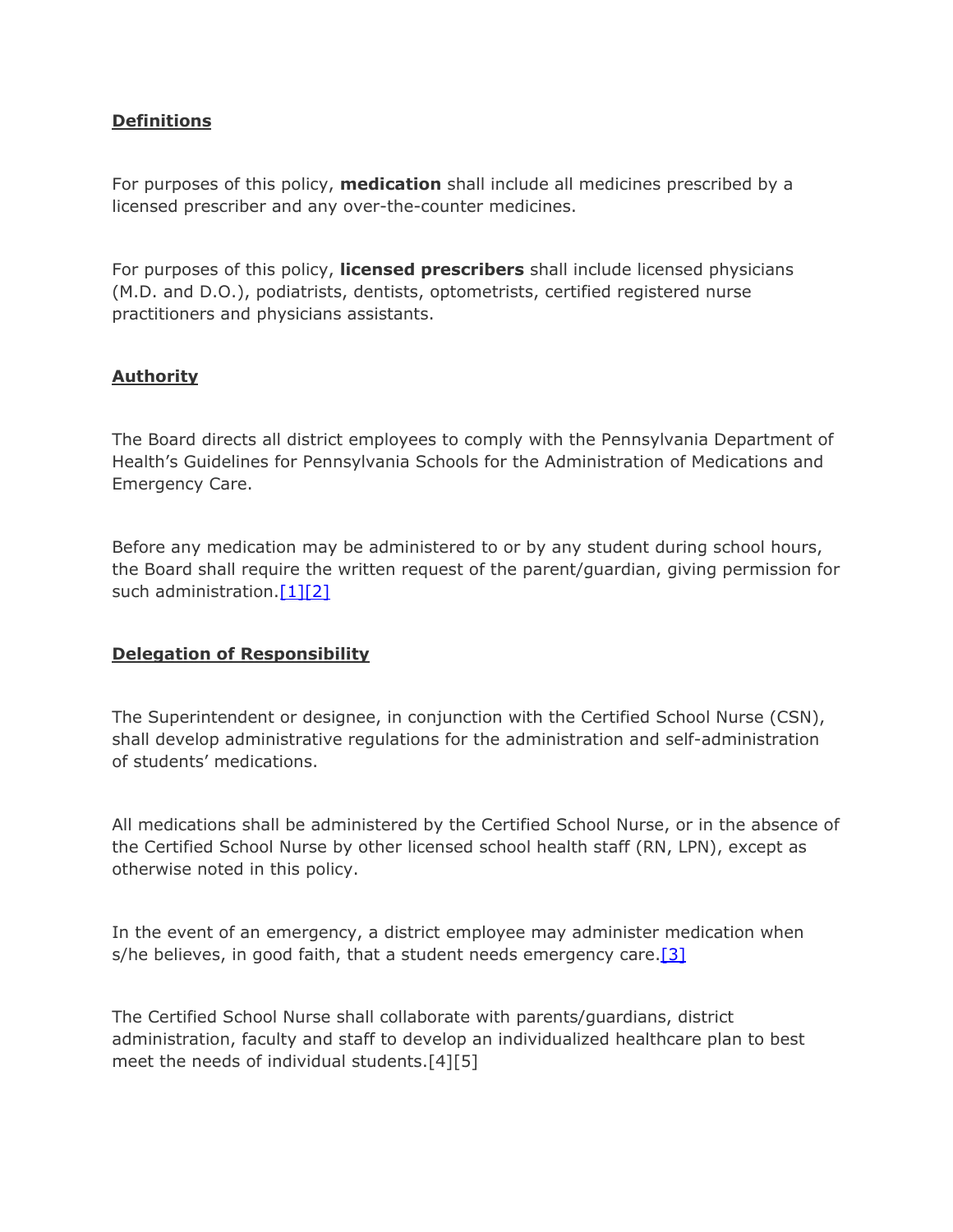The policy and administrative regulations for administration of medications shall be reviewed, at least every two (2) years, by the School Nursing Department and administrative designees, including contracted school health providers.

# **Guidelines**

The district shall inform all parents/guardians, students and staff about the policy and administrative regulations governing the administration of medications.

All standing medication orders and administration of medication form(s) shall be renewed at the beginning of each school year.

Student health records shall be confidential and maintained in accordance with state and federal laws and regulations and the Department of Health Guidelines.[\[6\]](http://www.legis.state.pa.us/cfdocs/legis/LI/uconsCheck.cfm?txtType=HTM&yr=1949&sessInd=0&smthLwInd=0&act=14&chpt=14&sctn=9&subsctn=0)[7]

Students may possess and use emergency medications (e.g. asthma inhalers and epinephrine auto-injectors) when permitted in accordance with state law and Board policy[.\[8\]](https://www.legis.state.pa.us/cfdocs/legis/LI/uconsCheck.cfm?txtType=HTM&yr=1949&sessInd=0&smthLwInd=0&act=14&chpt=14&sctn=14&subsctn=10)[9]

### Delivery and Storage of Medications

All medication shall be brought to the nurse's office by the parent/guardian or adult designee or by the student in grades 9-12, immediately upon entry to school. All medication shall be stored in the original pharmacy-labeled container and kept in a locked cabinet designated for storage of medication. Medications that require refrigeration shall be stored and locked in a refrigerator designated only for medications. The district shall not store more than a thirty-day supply of an individual student's medication.

Medication should be recorded and logged in with the date, name of student, name of medication, amount of medication, and signatures of the parent/guardian or designated adult delivering the medication and the school health personnel receiving the medication.

Prescription medication shall be delivered in its original packaging with the original label that should include the following: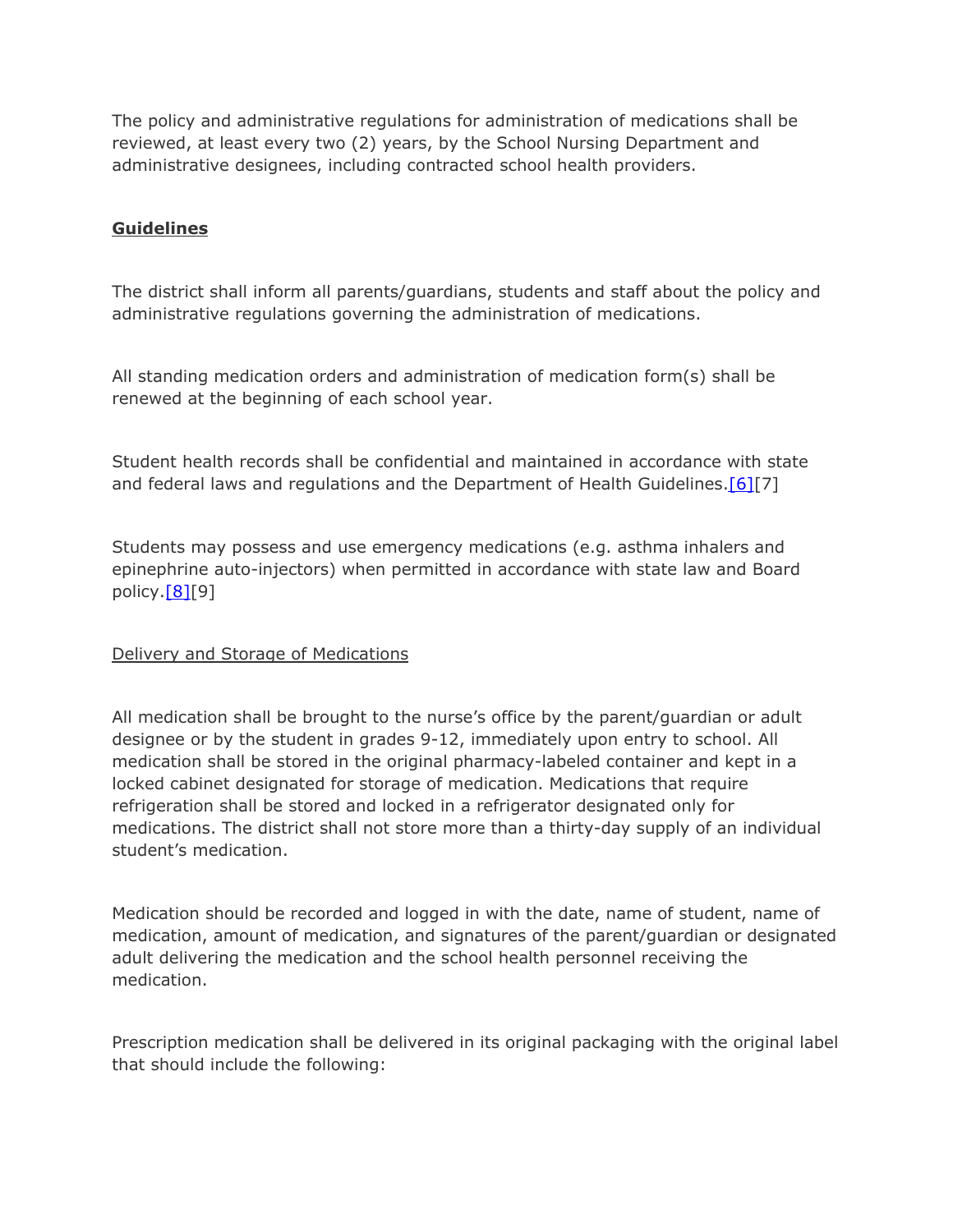- 1. Name, address, telephone and federal DEA (Drug Enforcement Agency) number of the pharmacy.
- 2. Student's name.
- 3. Directions for use (dosage, frequency and time of administration, route, special instructions).
- 4. Name and registration number of the licensed prescriber.
- 5. Prescription serial number.
- 6. Date originally filled.
- 7. Name of medication and amount dispensed.
- 8. Controlled substance statement, if applicable.

All medication shall be accompanied by a completed Medication Administration Consent and Licensed Prescriber's Medication Order Form, or other written communication from the licensed prescriber.

## Disposal of Medications

Procedures shall be developed for the disposal of medications consistent with the Department of Health Guidelines, which shall include:

- 1. Guidelines for disposal of contaminated needles or other contaminated sharp materials immediately in an appropriately labeled, puncture resistant container.
- 2. Processes for immediately returning to parents/guardians all discontinued and outdated medications, as well as all unused medications at the end of the school year.
- 3. Methods for safe and environmentally friendly disposal of medications.
- 4. Proper documentation of all medications returned to parents/guardians and for all medications disposed of by the Certified School Nurse or other licensed school health staff. Documentation shall include, but not be limited to, date, time, amount of medication and appropriate signatures.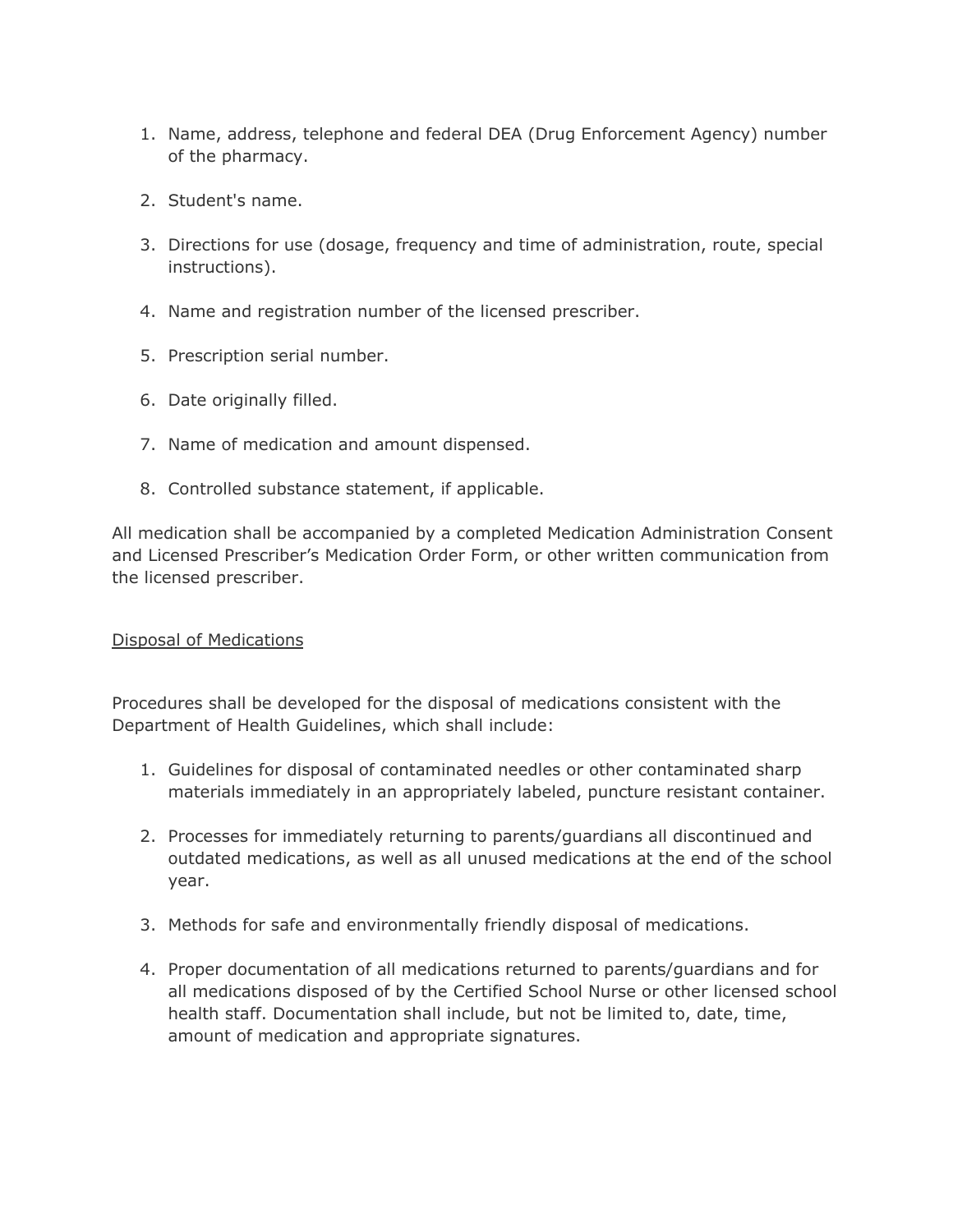## Student Self-Administration of Emergency Medications

Prior to allowing a student to self-administer emergency medication, the district shall require the following:[9]

- 1. An order from the licensed prescriber for the medication, including a statement that it is necessary for the student to carry the medication and that the student is capable of self-administration.
- 2. Written parent/guardian consent.
- 3. An Individual Health Plan including an Emergency Care Plan.
- 4. The nurse shall conduct a baseline assessment of the student's health status.
- 5. The student shall demonstrate administration skills to the nurse and responsible behavior.
- 6. The District's Authorization for Possession and Self-Administration of Emergency Medications Form must be completed and on file with the Health Office.

The nurse shall provide periodic and ongoing assessments of the student's self-management skills.

The student shall notify the school nurse immediately following each occurrence of self-administration of medication.

Students shall demonstrate a cooperative attitude in all aspects of self-administration of medication. Privileges for self-administration of medication will be revoked if school policies regarding self-administration are violated.

### Administration of Medication During Field Trips and Other School-Sponsored Activities

The Board directs planning for field trips and other school-sponsored activities to start early in the school year and to include collaboration between administrators, teachers, nurses, appropriate parents/guardians and other designated health officials.[10]

Considerations when planning for administration of medication during field trips and other school-sponsored programs and activities shall be based on the student's individual needs and may include the following: